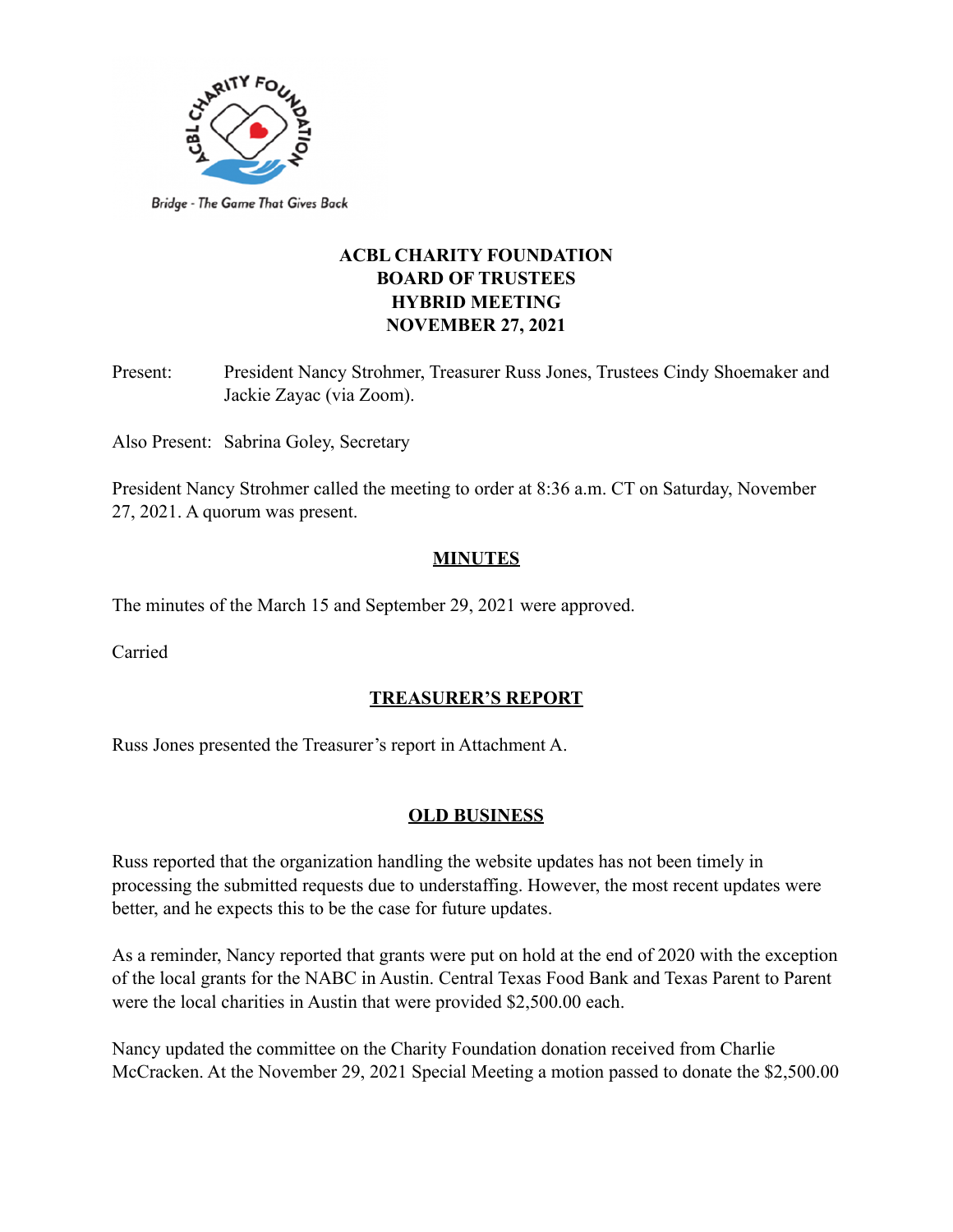

received from McCracken to the Alzheimer's Association in memory of a Mary Oshlag as he originally intended. The transfer of the donation in her memory is complete.

## **NEW BUSINESS**

### **Grants**

The Grant Policy has been updated to conform with the ACBL Board of Directors transition from District Directors to Regional Directors. Following is the amendment:

- Each ACBL Regional Director Board of Director's member is allowed to designate up to \$1,000 annually to be granted to a qualified organization of their choice by November 15 of each year. If a board member fails to make the selection known in a timely manner, the right to offer that grant in that current year will be forfeited.
- The ACBL CF will provide \$30,000 to each of the ACBL Districts on a rotating basis to be granted to a qualified organization of their choice. Approximately one-third of the districts will be allocated these funds annually based upon a rotation schedule determined by the ACBL CF trustees. The District President ACBL Board Member from each of the districts in the current rotation must make their choice known by November 15 of each year or the allocation will be forfeited.

### Carried

Moved and seconded that the grant freeze remain in effect until further discussion at the next meeting in March 2022.

Carried

## **Bylaws**

Jackie proposed amendments to the Bylaws (see Attachment B). She also reported that the additional amendments will be needed in the future to conform with the ACBL Board of Directors transition from District Directors to Regional Directors. These would not be necessary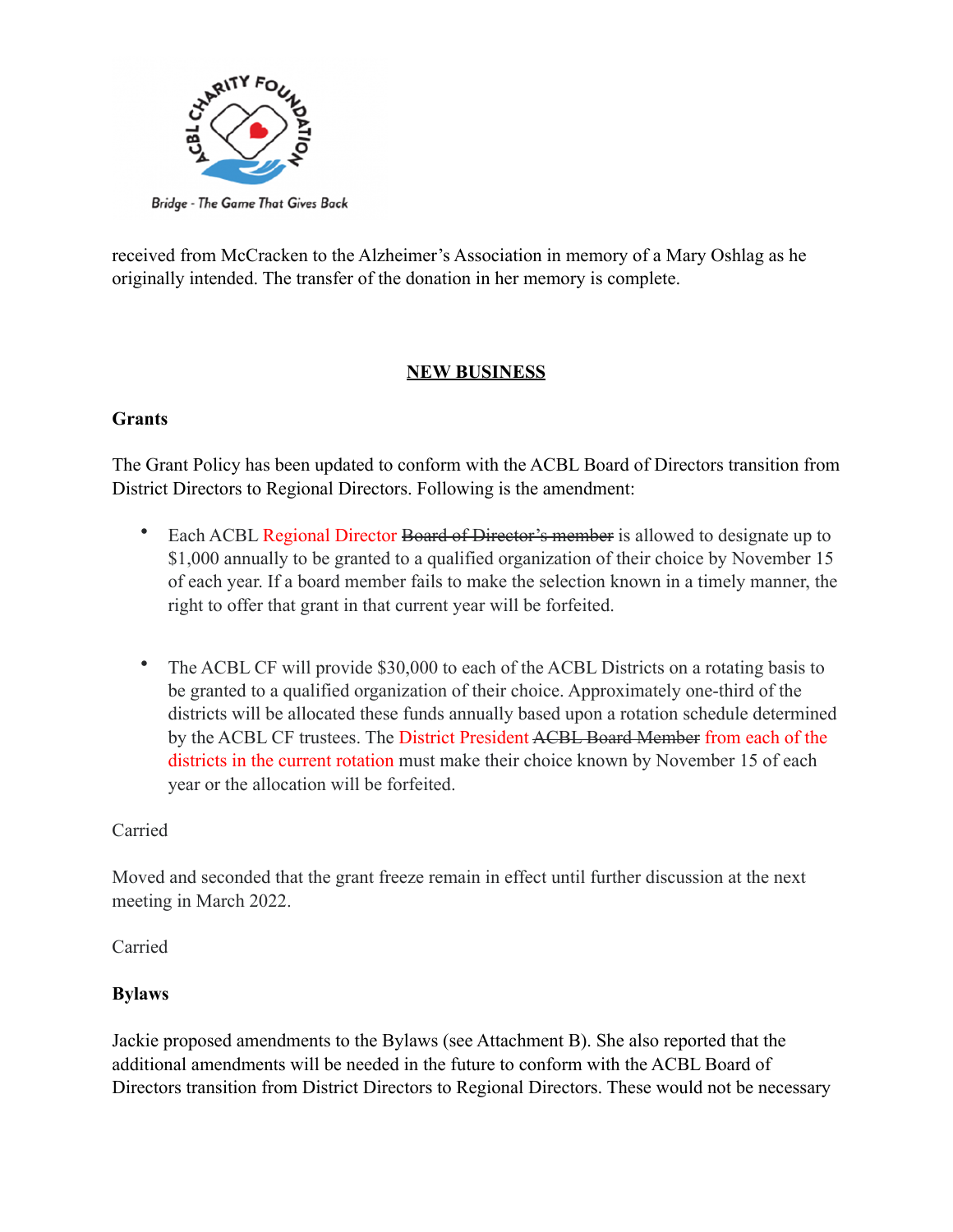

until the transition is complete. The proposed amendments were accepted by the Trustees. Russ requested that a Special Meeting be scheduled during the ACBL Board of Directors meetings in March for the members to vote on the amendments.

In accordance with the Bylaws, amendments shall be placed on the agenda of the next meeting of the members. Russ suggested that Sabrina notify the ACBL Board of Directors that a Charity Foundation meeting is requested during the March 2022 meetings.

Article XII, 1. By Trustees. The Board of Trustees may recommend the alteration, amendment and repeal of the Bylaws of the corporation by affirmative vote of a majority of the Board. Such recommended Bylaw, alteration, amendment and repeal shall be placed on the agenda of the next meeting of the members, and if adopted by affirmative vote of a majority of all the members, shall become effective as though the procedures contained in Article XII (2) had been followed, provided further that the proposed action is inserted in the notice of such membership meeting.

## **Election of Officers**

Moved and seconded that Nancy Strohmer is reelected as the President for a one-year term beginning January 1, 2022 through December 31, 2022.

Carried

Moved and seconded that Jackie Zayac is elected as the Vice President for a one-year term beginning January 1, 2022 through December 31, 2022

### Carried

Moved and seconded that Russ Jones is reelected as the Treasurer for a one-year term beginning January 1, 2022 through December 31, 2022.

Carried

## **Bridge Bulletin Semi-Annual Charity Foundation Article**

Nancy provided the proposed article to Paul Cuneo for review.